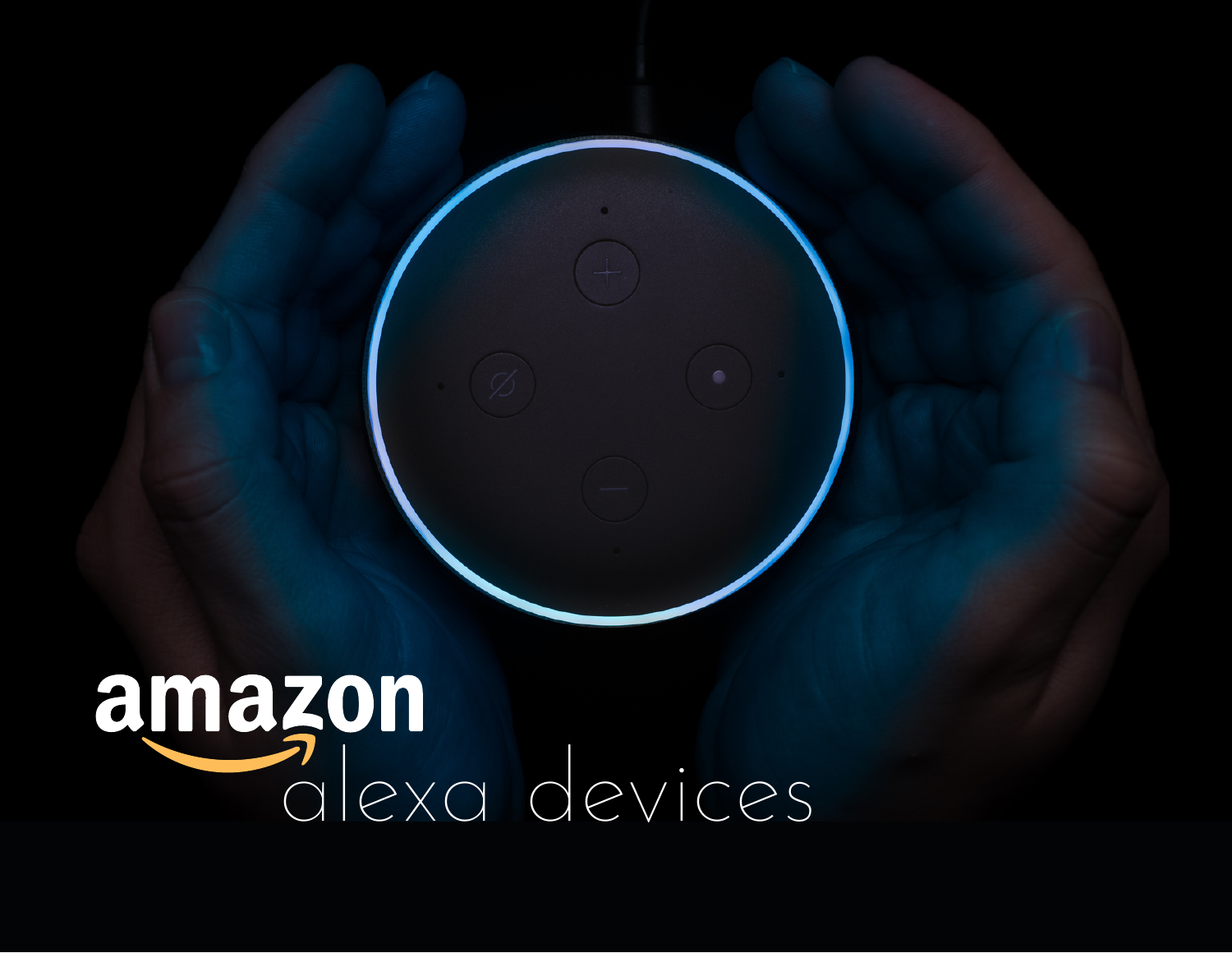

# Echo Show 10- 10.1

- Revolutionary 10.1 inch touchscreen that moves automatically to face you
- The 10W speakers deliver rich loud sound, Comes with Alexa supports English and Hindi
- Stream millions of songs from Amazon Prime Music, Spotify, JioSaavn, Gaana, and Apple Music
- Activate the built-in 13MP camera remotely to securely monitor your home using the Alexa app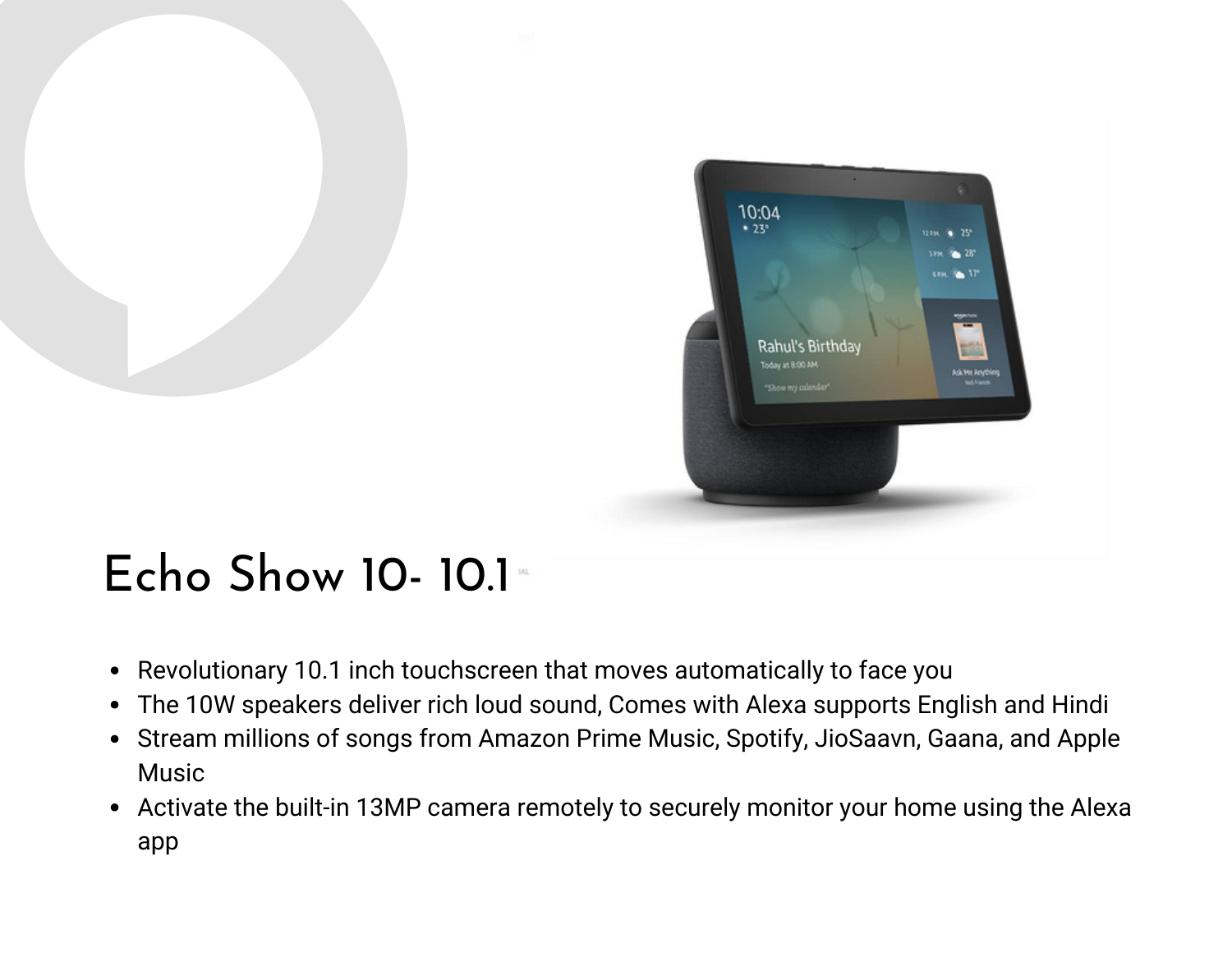

## Echo Show 5

- Smart speaker with 5.5 inch screen and Alexa that can be operated by voice supports English and Hindi
- Activate the built-in camera remotely to securely monitor your home using the Alexa app
- Stream millions of songs in your favorite language from Amazon Prime Music, Spotify, JioSaavn, Gaana, and Apple Music
- Setup smart lights, plugs or cameras with Echo Show 5 and control your appliances using just voice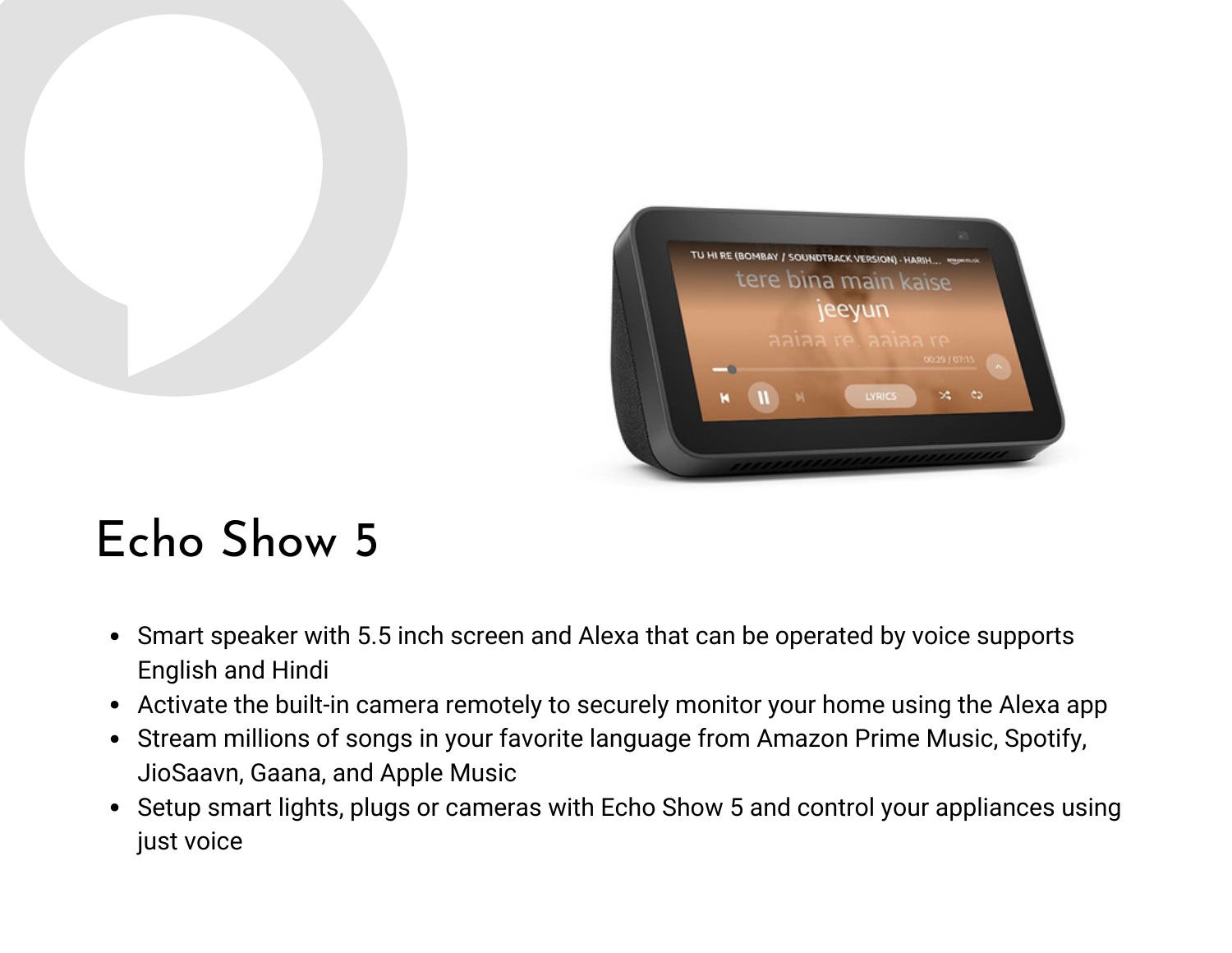#### Echo 4th Gen

- The Echo delivers premium sound (powered by Dolby) and delivers clear highs, dynamic mids, and deep bass for a rich, detailed sound that adapts to any room.
- Stream millions of songs from Amazon Prime Music, Spotify, JioSaavn, Gaana, Apple Music, and Hungama Music.
- Access songs in Hindi, English, Telugu, Tamil, Punjabi, Marathi, Bengali, Bhojpuri, Kannada, and more.
- Get started with smart home: use voice to control lights, ACs, geysers, and more. You can purchase smart lights, plugs, and other accessories separately.
- Just ask Alexa for music, news, trivia, scores, weather, alarms, kids' rhymes, and stories. Alexa is always ready to help in both English & Hindi.
- Designed to protect your privacy comes with a microphone off button that electronically disconnects the microphones.
- With 4 microphones, Alexa can hear your request from across the room.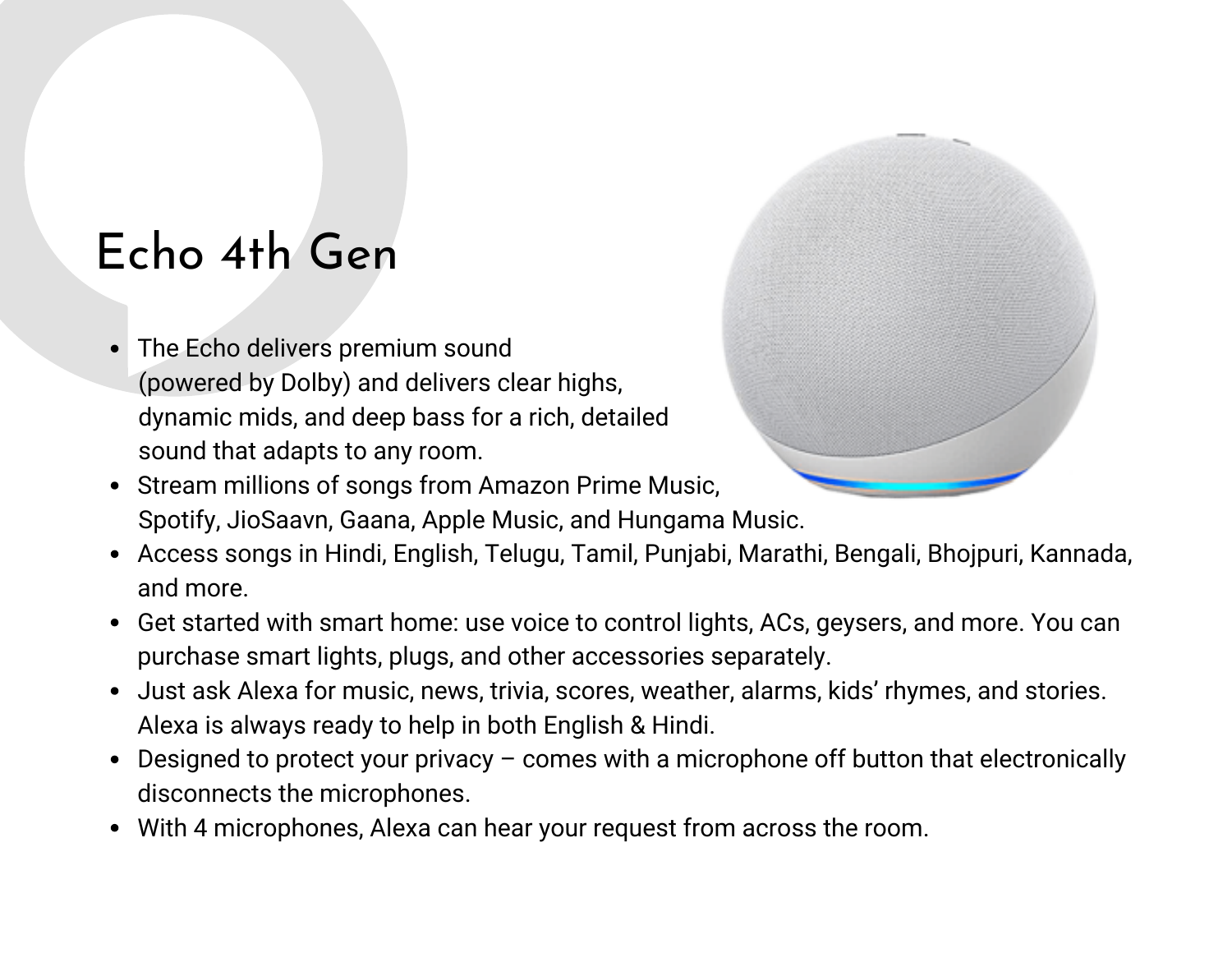

#### Echo 4th Gen

- $\bullet$  Immersive sound  $-5$  speakers produce powerful bass, dynamic midrange, and crisp highs. Dolby Atmos technology adds space, clarity, and depth, making Echo Studio the best-sounding Echo device.
- Voice control your music Stream music from Amazon Prime Music, Apple Music, Spotify, JioSaavn, Gaana and Hungama Music. You can also use your voice to adjust equalizer settings. Just say, "Alexa, increase the bass".
- Adapts to any room  $-$  Automatically senses the acoustics of your space, fine-tuning playback to deliver optimal sound.
- Built-in smart home hub Set up your smart lights and plugs from Philips Hue and Anchor without a separate hub – just ask "Alexa, discover my devices". Also control other compatible smart devices from Oakter, Syska, TP-Link, Wipro, and more.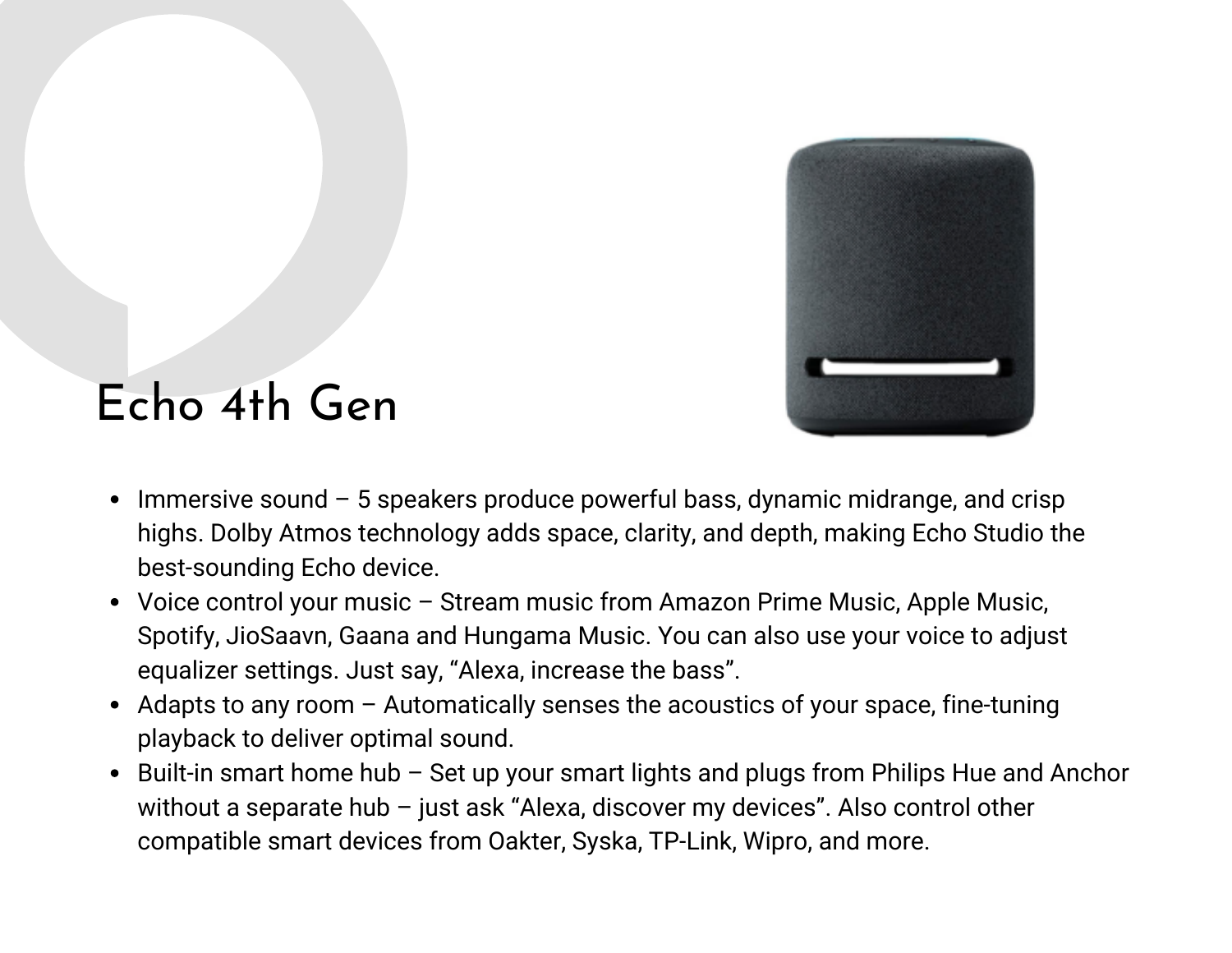

# Echo Flex

- Make any space smarter This plug-in Echo device lets you use your voice to control compatible smart home devices and get help from Alexa in more places in your home.
- Echo Flex can bring Alexa to your speaker, and makes it a smart speaker that can stream music hands-free. Connect Echo Flex to your speaker via 3.5 mm audio cable or over Bluetooth.
- Voice control your smart home Control lights, plugs, ACs, TVs and other compatible smart home devices from Wipro, Syska, TP-Link and more. Set AC temperature or TV volume using just your voice, or turn on the AC remotely 15 mins before entering your home or set up smart schedules to turn off the AC and save energy.
- Connect with others Drop in on or make announcements to other rooms that have a compatible Echo device. Call hands-free to the Alexa app or another Echo.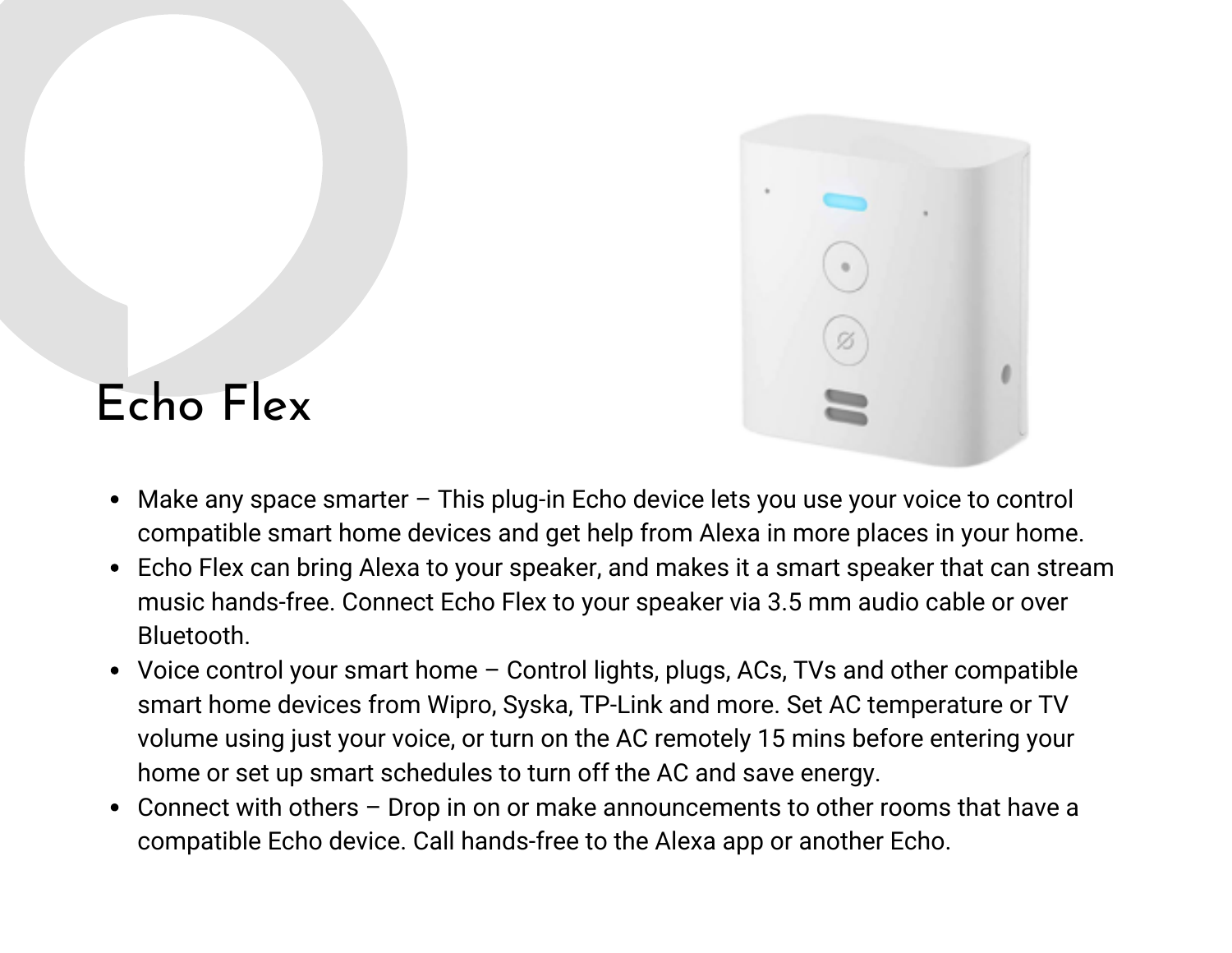

#### Echo Show 5

- Alexa can show you more: Smart display with 5.5" screen and full sound, ready to provide you entertainment, help manage your day better and connect you to friends and family – just ask and Alexa will respond instantly.
- Video and music entertainment: Ask Alexa to show your favourite TV shows on Amazon Prime Video and Netflix, or stream music videos from Hungama Music. Enjoy music from Amazon Prime Music, Spotify, JioSaavn, Gaana, Hungama. Keep your kids entertained with skills like Chu Chu TV, Chhota Bheem and more.
- Manage your day better: Ask Alexa to help you manage your busy life by setting reminders and timers. Watch the latest news or get weather updates while you are rushing through your daily chores.
- Makes your home smart : Use your voice to control compatible smart devices or manage them on the easy-to-use display. Ask Alexa to show you the kid's room or dim the bedroom lights or switch on the AC.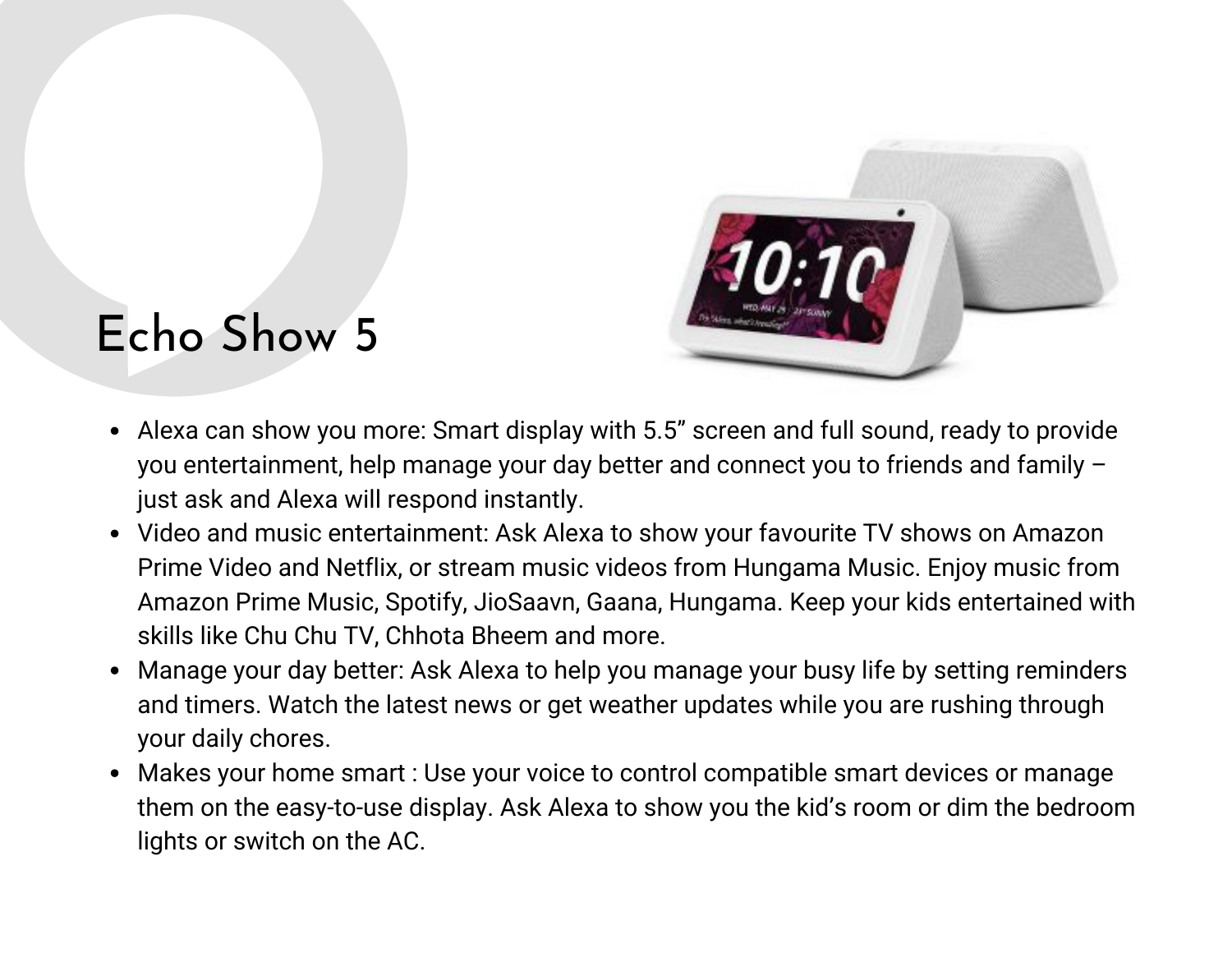

#### Echo Input

- Portable Echo for your home  $-$  Smart speaker that comes with a fabric design and 360 degree sound. Unplug the device and carry it room to room while listening to music, uninterrupted.
- Built-in battery for non-stop music Comes with a 4800mAh rechargeable battery that provides up to 10hrs of continuous music playback time (up to 11hrs of stand-by time). Tap the power button to see the current battery level indicated by the 4 LEDs.
- Voice control your music Stream music from Amazon Prime Music, Spotify, Apple Music, JioSaavn, and Gaana – just ask for a song, artist, or genre. To increase the volume, just ask "Alexa, volume 10."
- Get help when your hands are full Ask Alexa to play music, control compatible smart home devices, answer questions, read the news, check the weather, and more.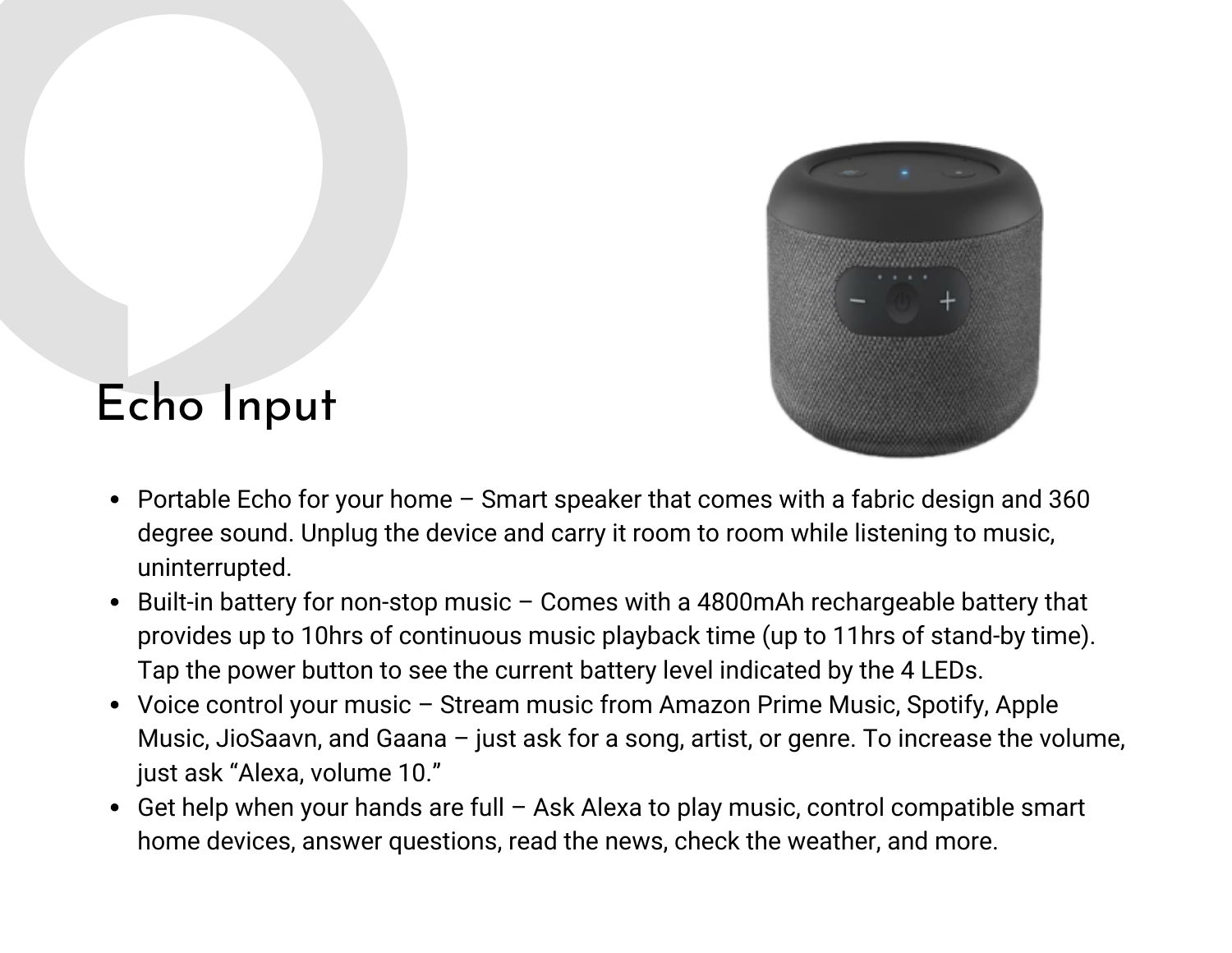

## Echo Show 8

- See and do more with Alexa With an 8" HD screen and stereo sound, Alexa can help manage your day at a glance.
- Ask Alexa to show your favourite TV shows and movies on Amazon Prime Video or stream music videos from Hungama Music. Enjoy music from Amazon Prime Music, Saavn, Gaana, Hungama. Keep your kids entertained with skills like Chu Chu TV, Chhota Bheem and more.
- Connect with video calling and messaging Make video calls to friends and family who have Skype, other Echo devices with screen, or the Alexa app. You can also make voice calls, send messages, or instantly connect to other Echo devices in your home to make a quick announcement or check in on the kids.
- Control your smart home Voice control compatible devices or manage them on the simple interactive display. Ask Alexa to show you security cameras, control lights, and switch on the geyser or AC.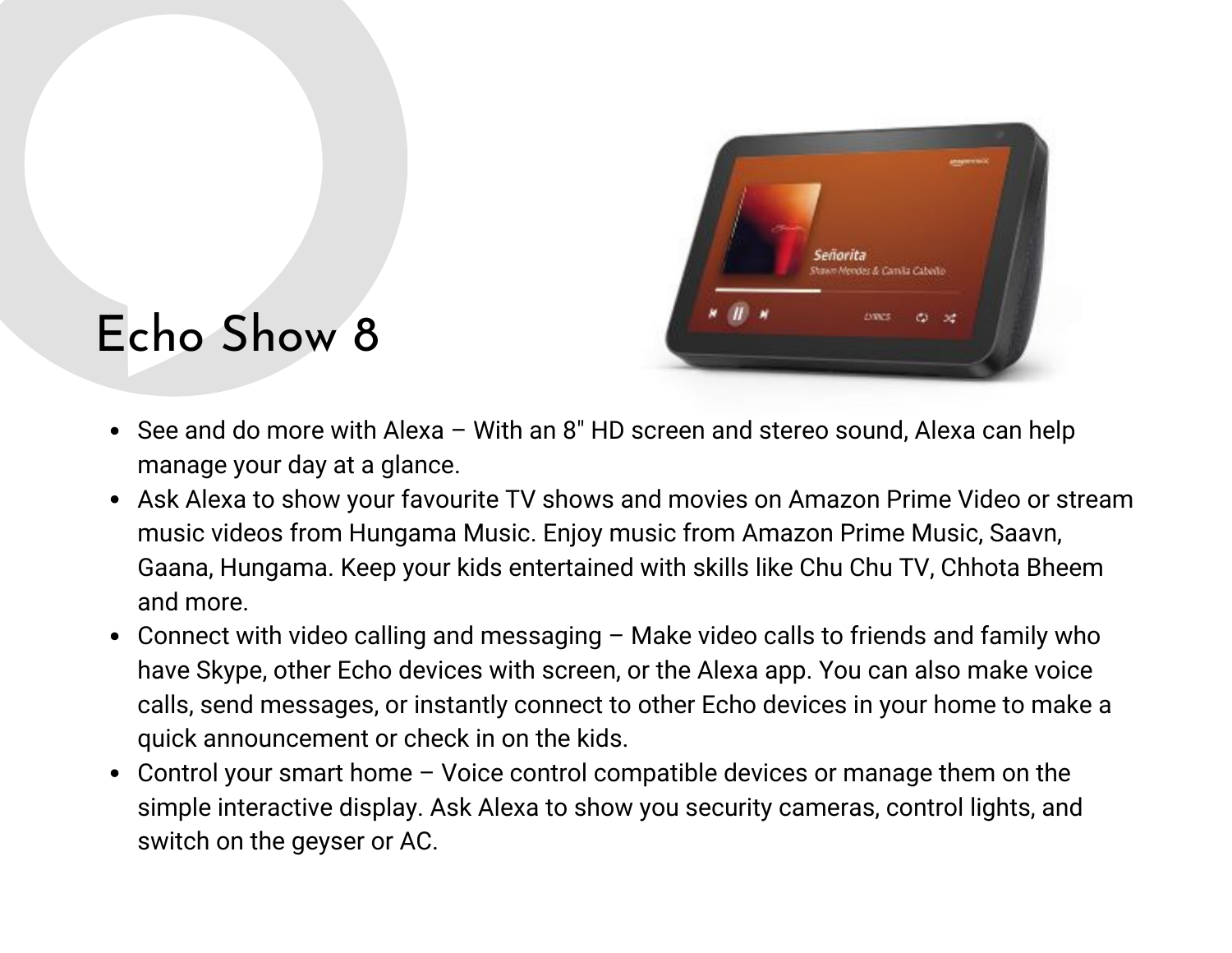

# Echo Dot (4th Gen)

- The most popular smart speaker now comes in a refreshed design and delivers loud, crisp sound with improved bass.
- Stream millions of songs from Amazon Prime Music, Spotify, JioSaavn, Gaana, Apple Music and Hungama Music.
- Access songs in Hindi, English, Telugu, Tamil, Punjabi, Marathi, Bengali, Bhojpuri, Kannada and more.
- Get started with smart home: use voice to control lights, ACs, TVs, geysers, and more. You can purchase smart lights, plugs and other accessories separately.
- Just ask Alexa for music, news, trivia, scores, weather, alarms, kids' rhymes and stories. Alexa is always ready to help in both English & Hindi.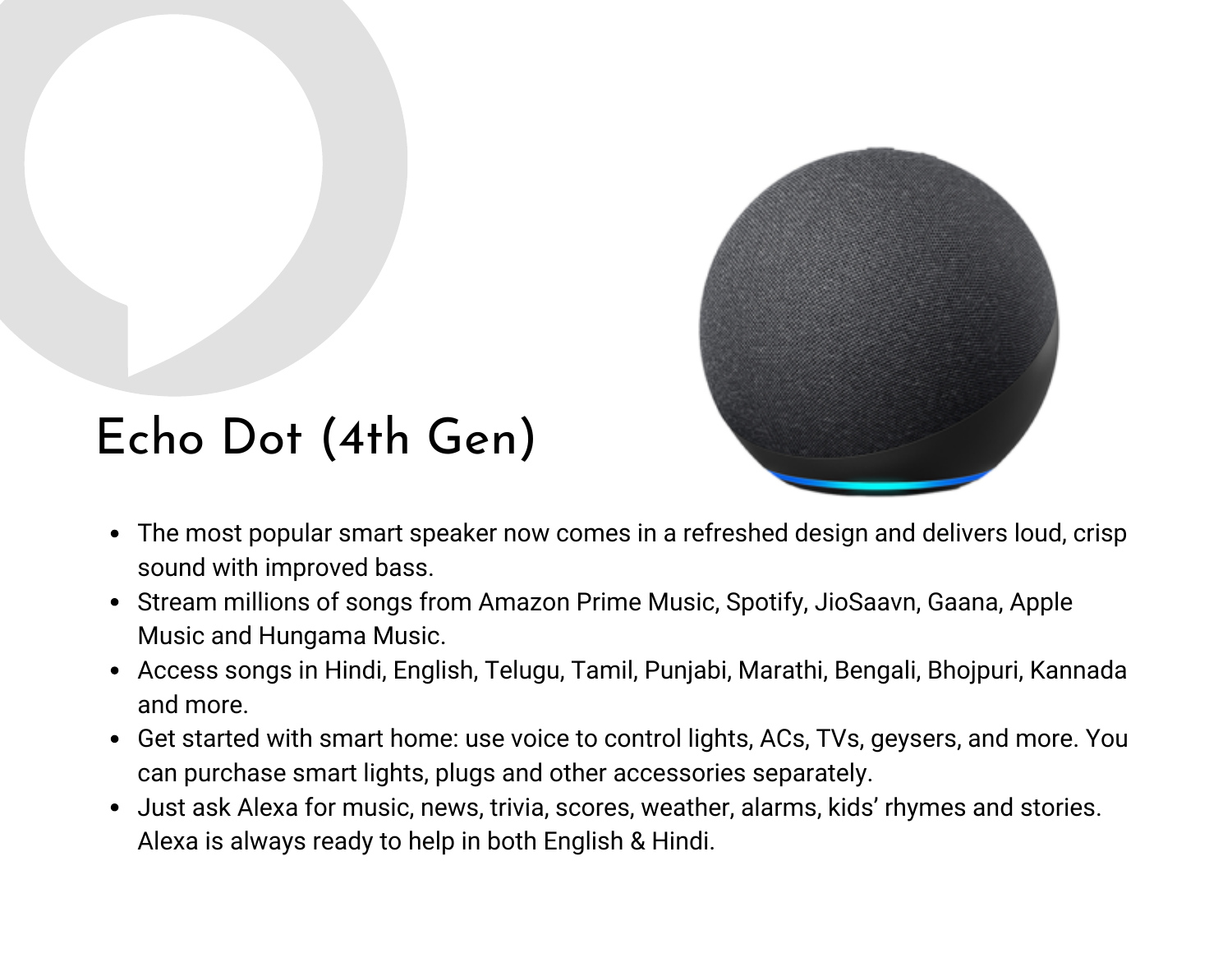

# Echo Dot (3rd Gen)

- Echo Dot is a smart speaker that can be operated by voice, is compact and can fit in your favorite places
- You can use Echo Dot as a Bluetooth speaker by pairing your phone to it. Or you can connect it to other speakers/headphones through Bluetooth/3.5mm jack
- Stream millions of songs from Amazon Prime Music, Spotify, JioSaavn, Gaana, and Apple **Music**
- Access songs in Hindi, English, Telugu, Tamil, Punjabi, Marathi, Bengali, Bhojpuri, Kannada and more
- Just ask Alexa for music, news, trivia, scores, weather, alarms, kids rhymes and stories
- New features are automatically added to Alexa, the brain of Echo Dot
- Alexa can speak in both English & Hindi